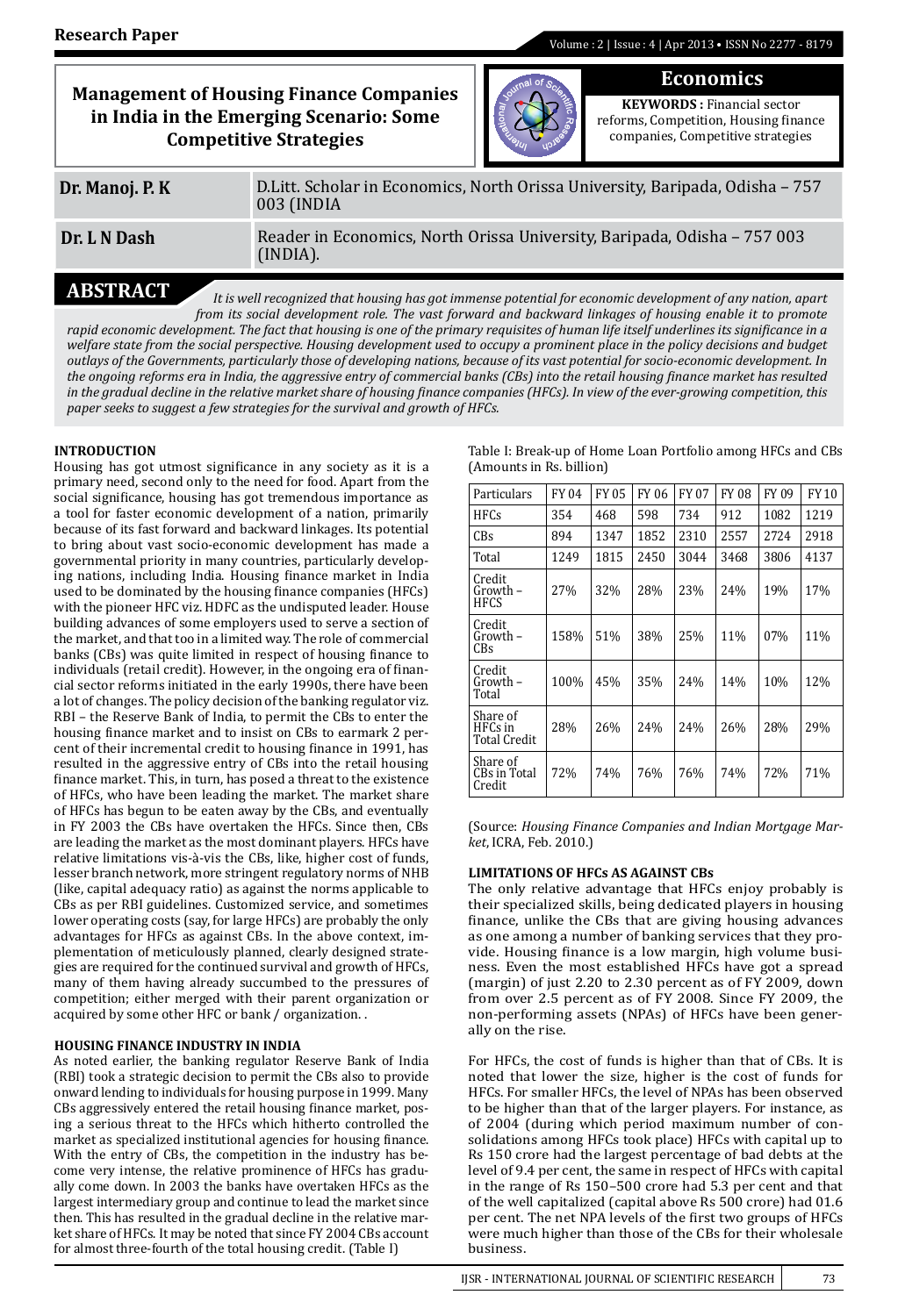# Volume : 2 | Issue : 4 | Apr 2013 • ISSN No 2277 - 8179 **Research Paper**

Apart from the higher cost of funds for HFCs, there is the problem of maturity mismatches (asset-liability mismatches). Because, HFCs generally source funds from public deposits of 3 to 5 year duration, while typically the loans are extended for higher tenors of 15 years or more. However, here, bigger players (eg. HDFC) have low-cost, long-term sources of funds which can be used to offset the long-term funds deployment in the form of housing loans. This will enable such players to avoid mismatch problems and also higher profitability in operations.

Another handicap with the HFCs in India vis-à-vis the CBs is the fact that there is no parity in the capital adequacy ratio (CAR). As of 2009, minimum CAR stipulated for HFCs is 12 percent as against 9 percent for CBs.

In short, HFCs in India are facing a number of challenges and handicaps in comparison with CBs. They have to focus more on operational efficiency so as to survive and prosper in the ongoing era of thinning profit margins and fierce competition. Because of growing competitive pressures and dwindling profitability many smaller HFCs had to stop their business, most of them being acquired by their own parent organizations. This has been quite prominent among the bank-sponsored HFCs wherein the respective parent banks have acquired their HFC subsidiaries. (Table II).

| Name of the<br>HFC.                                                     | Kind of consolidation that has happened                                                                                                                                                                                                                            |
|-------------------------------------------------------------------------|--------------------------------------------------------------------------------------------------------------------------------------------------------------------------------------------------------------------------------------------------------------------|
| Andhra Bank<br>Housing<br>Finance Ltd.                                  | Got merged with its own parent bank,<br>Andhra Bank in 2002                                                                                                                                                                                                        |
| ViBank Housing<br>Finance Ltd.                                          | Got merged with its own parent bank,<br>Vijaya Bānk in 2003                                                                                                                                                                                                        |
| BOB Housing<br>Finance Ltd.                                             | This is the HFC subsidiary of Bank of<br>Baroda (BOB). It has already been merged<br>with BOB, after getting clearance from the<br>RBI in 2006                                                                                                                     |
| Ind Bank<br>Housing<br>Finance Ltd.                                     | Because of huge losses, already stopped<br>operations, both lending and acceptance of<br>deposits. At present, engaged in recovery<br>of overdue accounts alone. Is in the process<br>of getting merged with its parent, viz.<br>Indian Bank which has 75 % stake. |
| SBI Home<br>Finance Ltd.                                                | Erosion of net worth because of huge<br>losses. Its registration was cancelled by the<br>NHB (2005). Since stopped its operations.                                                                                                                                 |
| Vysya Bank<br>Housing<br>Finance Ltd.                                   | This HFC was promoted by Vysya Bank in<br>1990. Later in 2003, it was taken over by<br>a larger HFC viz. Dewan Housing Finance<br>Corporation. The merged entity is now<br>DFHL Vysya Housing Finance Ltd.                                                         |
| Housing loans<br>portfolio<br>of Citibank                               | Taken over by LIC Housing Finance Ltd.,<br>an HFC sponsored by Life Insurance<br>Corporation Ltd. (LIC), in 2003.                                                                                                                                                  |
| Tata Home<br>Finance Ltd.                                               | Taken over by IDBI bank in September<br>2003.                                                                                                                                                                                                                      |
| Mahrishi<br>Housing<br>Development<br>Finance<br>Corporation<br>(MHDFC) | This HFC from the Maharishi group is<br>in the process of getting taken over by<br>Religare group, a Delhi-based financial<br>services company (2009).                                                                                                             |
| BHW Home<br>Finance Ltd.                                                | Acquired by Deutsche postbank-largest<br>retail bank in Germany (2008).                                                                                                                                                                                            |

**Source: Compiled by the author, from sources like NHB, RBI, respective HFCs/parent banks etc.)**

#### **COMPETITIVE STRATEGIES FOR HFCs**

Firstly, an objective and transparent benchmark rate is required for variable (flexible) rate loans, which accounts for more than 90 percent of the total number of existing housing loan accounts, and also the entire lot of new loans (as HFCs and CBs, of late, have stopped fixed rate loans). Going by the PLR, which is often the practice, the existing borrower (older loan accounts,

those sanctioned prior to the introduction of PLR-linked variable rates) are bound to lose by paying a 1.5 to 2 percent higher interest. In short, more transparency is required in interest rate fixation.

Secondly, HFCs should go for cheap, long term sources of funds for (i) enhanced profitability, and (ii) effective ALM (asset-liability management). The current practice of relying on large wholesale funds may affect their profitability. Over-dependence on relatively short-term sources (eg. public deposits) will lead to asset-liability mismatches. It may be noted that the ongoing tightness in liquidity at the systemic level is affecting the cost of funds of the HFCs. The cost of funds is on the rise since FY 2006, the cost of smaller HFCs being around 0.5 percent higher than the average cost of all HFCs). Access to cheap long term lines of credit (LOC) is most desirable in the long run, notwithstanding the fact that only the most progressive and large HFCs (eg. HDFC) can go for that, given the stringent conditions stipulated by the RBI for external debts. (eg. FCCBs – Foreign Currency Convertible Bonds, Term loans from international financial institutions etc.).

Thirdly, use of RMBS (Residential Mortgage Backed Securitisation) mode of financing can help HFCs to cleanse their balance sheets by minimizing relatively illiquid assets for raising finance. Though there are some regulatory handicaps in the Indian scenario for adoption of RMBS, it may be noted that RMBS has got excellent potential for improving the quality of assets and reducing cost of finance. It has both micro and macro level benefits.

Fourthly, use of scientific credit scoring models can significantly improve the objectivity of credit decisions. This in turn improves the asset quality, reduces NPA level and provisioning and hence improves profitability. While the most progressive HFCs (like, HDFC, ICICI Home Finance etc.) are already using such advanced credit scoring models, most other particularly the smaller HFCs are yet to use such models.

Fifthly, use of higher-end technological platforms can reduce operational expenses and can bring about enhanced profitability. It is well recognized that technology can improve the quality of customer service, apart from enhancing operational efficiency. Embracing technological advancements is fast becoming an imperative for survival and growth, rather than an option.

Sixthly, customer centricity is fast emerging as the most essential ingredient in a typical business model for financial intermediaries like HFCs. More importantly, technology-driven tools for enhanced customer-centricity are fast being incorporated by firms in their service delivery. Modern data mining softwares can predict the credit worthiness of customers based on their repayment track record over the years. Use of such platforms makes credit decisions scientific and instantaneous.

Seventhly, augmenting the core business income with supplementary businesses (like, loans for purchase of consumer durables, furniture items etc.), fee-based activities etc. is quite desirable for enhanced profitability and also for risk diversification. Technology can play a vital role in providing such additional and 'add on' services.

Eighthly, focusing on some emerging niche areas of housing finance that are really promising in terms of profitability and business volumes is a really meaningfully strategy. These areas include housing microfinance (HMF), specialized schemes for affordable housing particularly as a tie-up arrangement with leading developers, providing housing finance linked to income generating activities (like, PHIRA – productive housing in rural areas – scheme of the NHB, for instance) etc. are a few examples. It may be pointed out here that Gruh Finance, a subsidiary of HDFC – the largest and pioneer HFC in India, is doing very well in the rural housing front, its operations being basically in Gujarath. Equally good is the commendable performance of HMF wings of SEWA, SKF and similar microfinance entities.